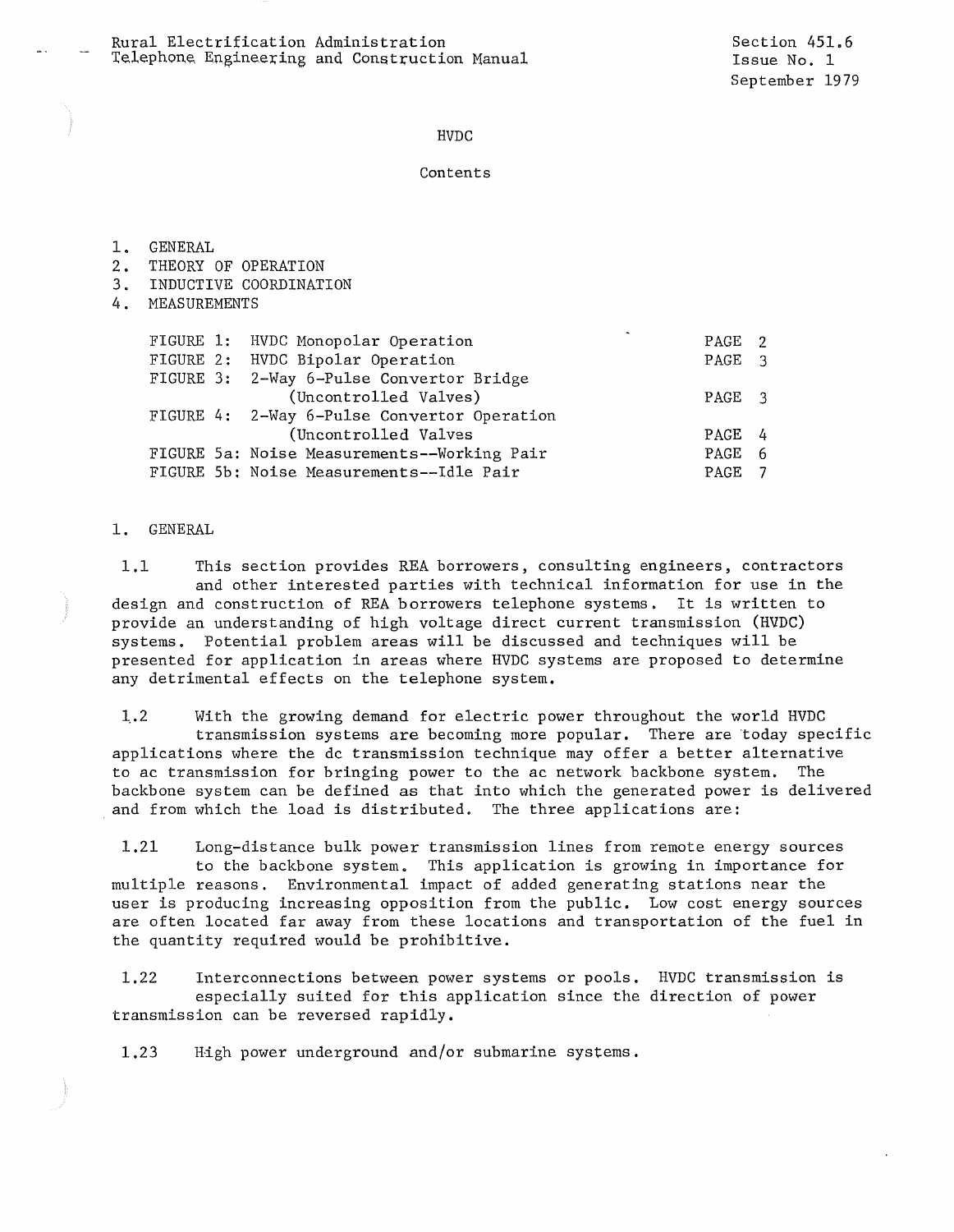1.3 HVDC systems today are operating in the range of+ 400 kV with future systems planned for  $+$  600 kV. One pole operates at  $+$  400 kV and the other pole at -400 kV with respect to ground or 800 kV pole to pole.

1.4 There are two potential harmful effects to telephone systems from a HVDC transmission system. First is the possibility of excess induced longitudinal noise voltages on nearby telephone facilities. A few problems have been reported near the systems that are operational but they have been rare. Second is the problem of corrosion during periods of monopolar operation with a full ground return between the earth electrodes. The potential noise problem will be discussed in this section. The problem of corrosion is beyond the scope of this section and will not be discussed.

1.5 Costs of constructing a HVDC convertor station are higher than those for a conventional transformer station. These additional costs can be offset by savings in the transmission line itself. Only two conductors of smaller size in the de line can replace six conductors of an ac line. The right of way for the de line can be narrower than is required for an ac line.

2. THEORY OF HVDC OPERATION

2.1 It is beyond the scope of this presentation to show the detailed operation of all components used in HVDC transmission. The main device called a convertor will be treated as a unit with three ac connections and two de connections. When the convertor has full de voltage in the forward direction it is a rectifier and when it has full de voltage in the reverse direction it is an invertor.

2.11 When two convertors are connected, one at each end of a transmission line power can be transmitted from one to the other.

2.12 An HVDC system can operate efficiently with a single wire between the two convertors (monopolar operation) as shown in Figure 1. In this mode the system is operating with 100 percent earth return. While this method is utilized at some locations overseas it is not permitted in North America. With the high earth return current the chance of noise and corrosion problems multiply rapidly.

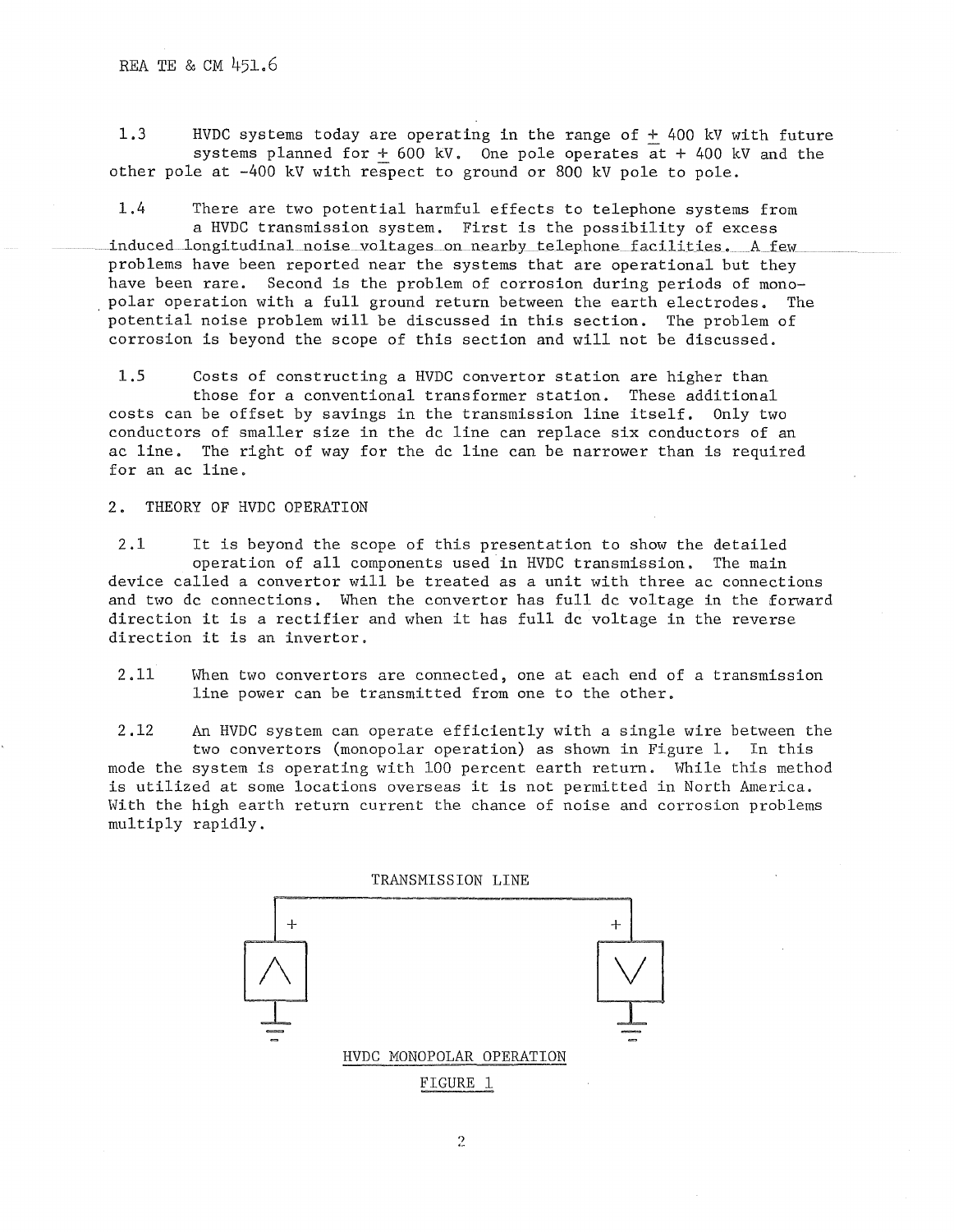2.13 In North American installation a second wire is added between the two convertors (bipolar operation) as shown in Figure 2. Even though the transmission is controlled separately when the current is equal there will be no current flowing through the earth. All current will flow in the metallic path of the two transmission lines,



2.14 During periods of operation when one convertor is shut down at each station as for maintenance the second transmission line can be used for the return path thus minimizing earth return current, Only in the case of transmission line failure should it be necessary to utilize monopolar operation until repairs are completed.

2.2 A single two-way six pulse convertor bridge as shown in Figure 3, is a basic building block for a HVDC transmission system. It consists of six thyristors or mercury-arc valves. They fire (start to conduct voltage in the forward direction) when the voltage in the forward direction is positive and a control pulse is sent to the valve, There are thus six pulses for each Hertz of the 3-phase ac input or output.

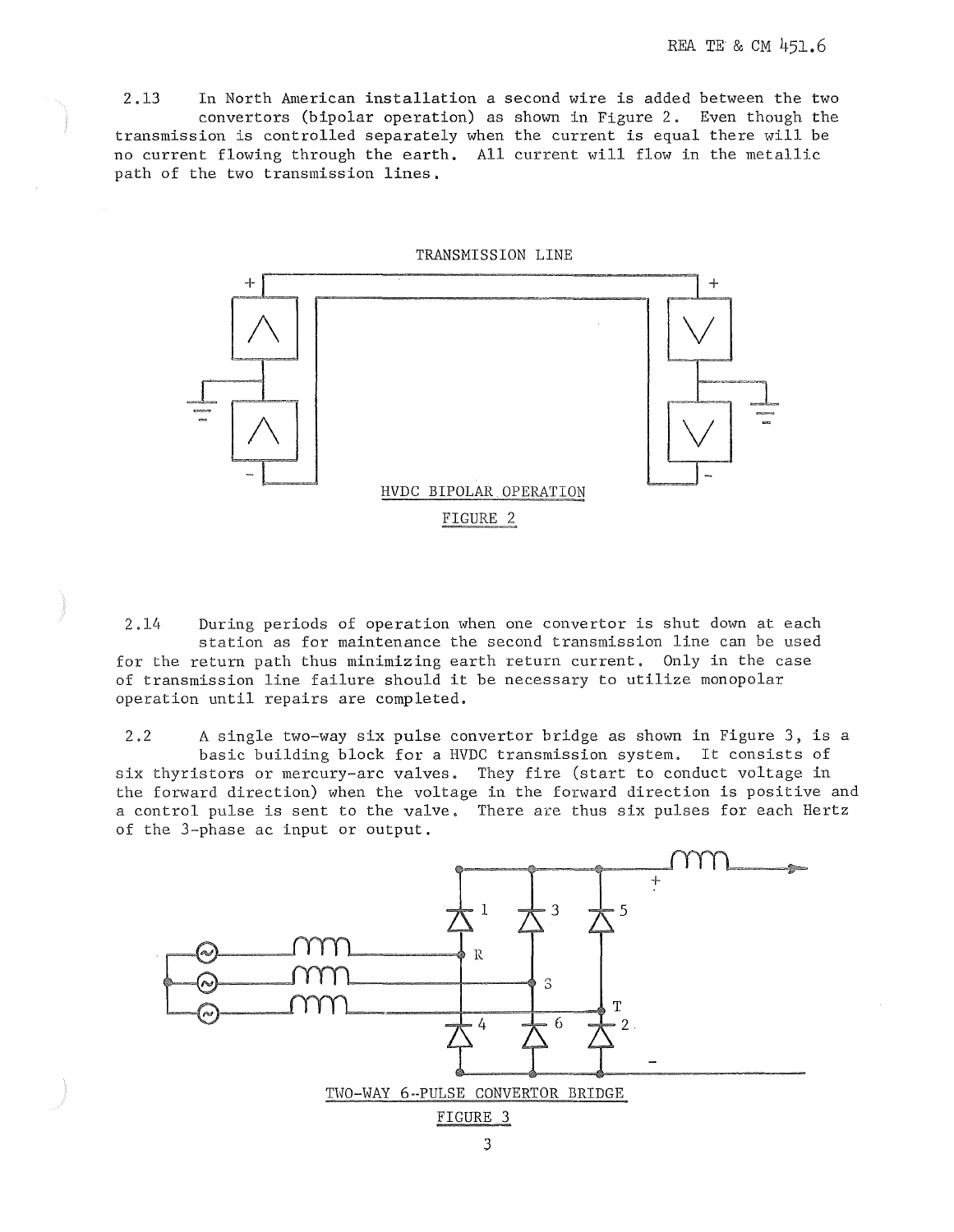REA TE & CM 451.6

2.21 A study of the convertor operation will provide an understanding of how the ac is rectified to de. When valves are not controlled the switching (commutation) of current will take place automatically. This occurs so that the ac phase with the highest potential will be connected to the positive terminal and the phase with the lowest to the negative de terminal. The firing sequence is shown in Figure 3.

2.22 Commutation of the current from one valve to the next (i.e., 1 to 3) takes place when the cross over points of the voltage curves is reached as shown in Figure 4. The heavy lines on the voltage curves indicate the valve is firing. Flow of phase current in the ac side of the convertor is also shown in Figure 4 together with a curve of the direct current voltage.



4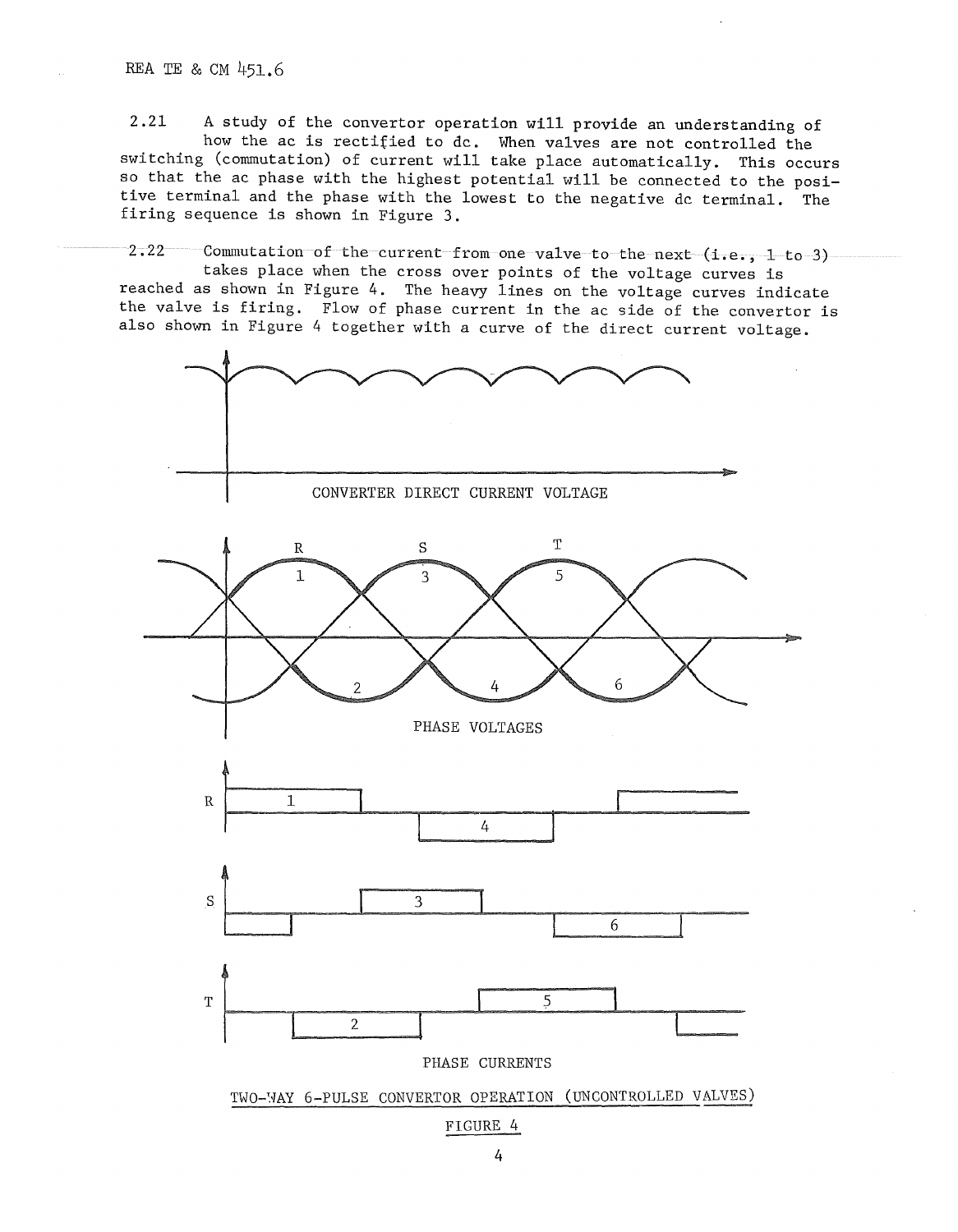2.23 When used as an invertor the valves are fired in the same sequence by pulse signal. A current is produced on the ac side similar to the phase currents shown in Figure 4 resulting in the conversion to ac,

2.3 Although it is possible to operate with only a single 6-pulse convertor group at each end of the transmission line it is preferred to have at least two. By connecting one convertor group  $Y/Y$  and the other  $\Delta$ /Y two 6-pulse convertors will function as a single 12-pulse ·convertor. In this mode of operation the 6th harmonic in the voltage on the de side and the 5th and 7th harmonics on the ac side will disappear.

2.4 A convertor bridge is a generator of harmonics. On the ac side it can be considered as a generator of current harmonics and on the de side voltage harmonics. With a 6-pulse convertor harmonics of the order n=k 6+1 ( $K=1$ ,  $2$ ,  $3$ , etc.) will appear in the ac phase currents. On the dc side of the convertor voltage harmonics of the order  $n=K$  6 ( $k=1, 2, 3,$  etc.) will be found. Thus with a 6-pulse convertor the current harmonics 5, 7, 11, 13, 17, 19, 23, 25, etc., are fed to the ac network and the voltage harmonics 6, 12, 18, 24,etc. are fed to the de network.

2.41 The 12-pulse convertor generates current harmonics of the order n=K 12+1 (K=l, 2, 3, etc.) and voltage harmonics in the order of n=K 12, 11, 13, 23, 25, etc. are fed to the ac network and the voltage harmonics 12, 24, etc. are fed to the de network.

2.42 Filters can be installed on both the ac and dc side of the convertor group to reduce the interference with communications circuits.

# 3. INDUCTIVE COORDINATION

3.1 The best indicator a power company has of the efficiency of power system operation is the telephone system. Telephone circuits act as long probe wires and study of the induced longitudinal voltage can provide valuable clues to power line conditions that need improvement. This valuable tool to noise investigations is discussed in detail in TE&CM Section 452. Its application to HVDC's systems is for the determination of the contribution of the system of overall telephone system noise.

3.2 When it is learned that a HVDC transmission system will be constructed the first action is to determine where exposures will occur along the proposed route of both ac and de lines. All cables should next be checked to insure shields are continuous, ground electrodes are connected where required and there is no damage along the cable route to the cable shield.

3.21 Several locations should be selected, each near the end of a cable exposed to the proposed transmission line, for measurements. The measurements may be made on a working pair although it would appear more desirable to select an idle pair which will not be placed in service during the period of testing.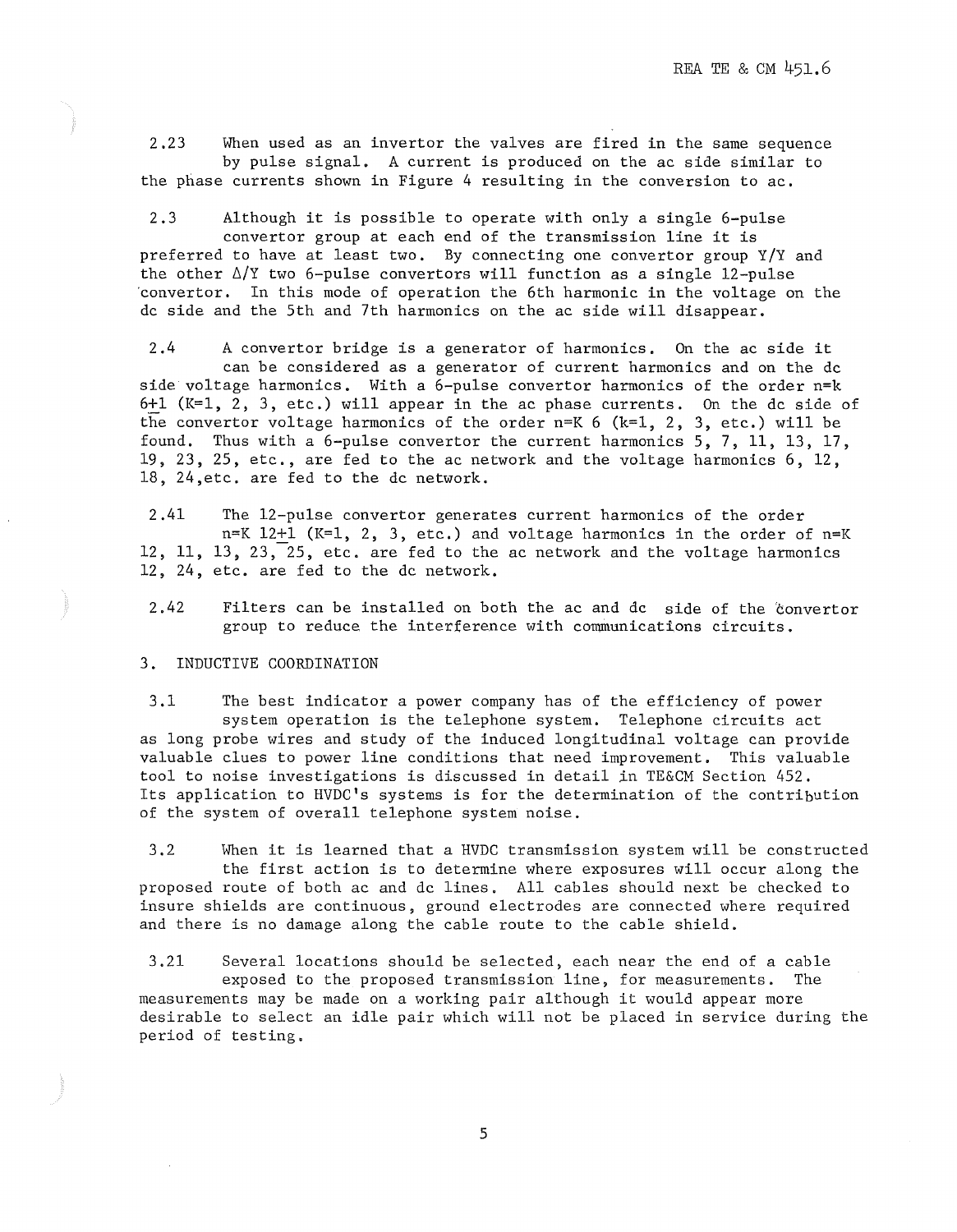3.22 Three series of measurements should be made. First, are the preenergization measurements which can be completed any time prior to start of tests to preclude something happening to the telephone circuits that might result in erroneous conclusions.

3,23 Second, are the test and start-up measurements. This is an important series of measurements. More personnel will be required since measurements at all locations on both the ac and de side must be completed within the testing period scheduled for each convertor station. Among the operational mode tests which may be performed by the power company are:

- A. AC Line Exposure
	- 1. Without ac filters connected
		- a. Bipolar
		- b. Monopolar with metallic return
		- c. Monopolar with earth return
	- 2. With ac filters connected
		- a. Bipolar
		- b. Monopolar with metallic return<br>c. Monopolar with earth return
		- Monopolar with earth return
- *B,* DC Line Exposure
	- 1. With de filters connected
		- a. Bipolar
		- b. Monopolar with metallic return
		- c, Monopolar with earth return

3.24 Third are the post-energization measurements, The series of measurements completed during the test and start-up period should identify any unexpected noise which could then be resolved. The postenergization measurements will provide a continuing check on induced harmonic

### 4. MEASUREMENTS

noise levels.

4.1 Noise-to-Ground  $(Ng)$ : This is a key measurement since it provides the level of induced longitudinal noise voltage from the power line. Test connections are shown in Figure Sa when measurements are made on a working line and in Figure Sb when measurements are made on an idle pair. On subscriber loops measurements should be made at the subscriber end.

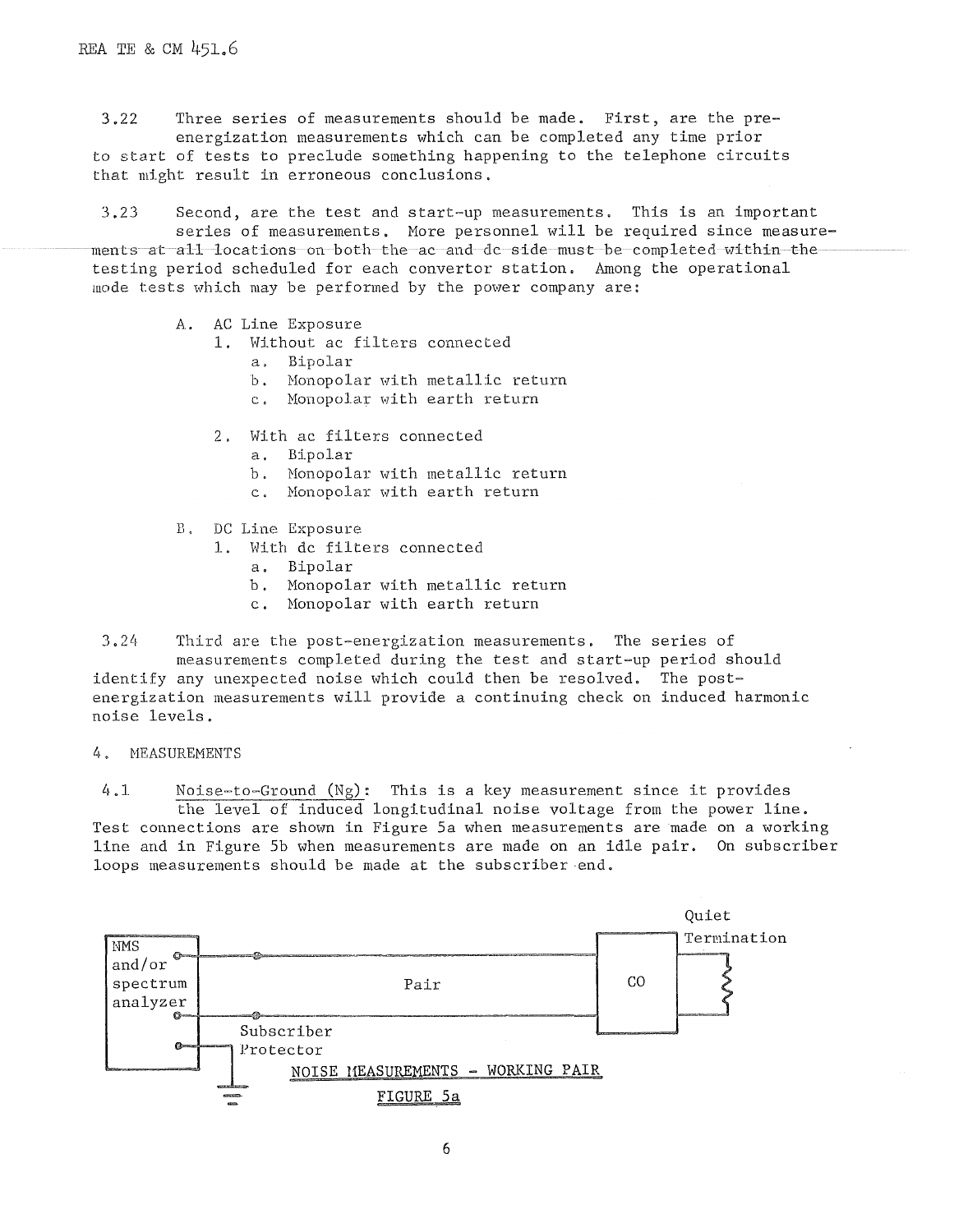

4 .11 Ng measurement, working pair

4 .111 Dial quiet termination.

4.112 Switch in hold coil of test set.

4.113 Set NMS function switch to the Ng poistion.

4.114 Read and record Ng with "3kHz Flat" and "C-msg." weightings.

4.115 Read and record Ng harmonic levels with the spectrum analyzer set for "3kHz Flat" weighting to the 50th harmonic.

4.12 Ng measurement, idle pair.

4 .121 Set NMS function switch to the Ng position.

4.122 Read and record Ng with "3kHz Flat" and "C-msg." weightings.

4.123 Read and record Ng harmonic levels with the spectrum analyzer set for "3kHz Flat" weighting to the 50th harmonic.

4.2 Noise Metallic (Nm): This measurement is meaningful in calculating the circuit balance, No circuit with less than good balance as defined in TE&CM 451 should be selected for these measurements, The test connections are shown in Figures Sa and Sb for measurements on a working line and idle pair respectively.

4.21 Nm measurements, working pair.

4,211 Dial quiet termination.

4.212 Switch in hold coil of test set.

4.213 Set NMS function switch to the Nm ( $600\Omega$ ) position.

4 .214 Read and record Nm with "3kHz Flat" and "C-msg." weightings.

4,215 Read and record Nm harmonic levels with the spectrum analyzer set for "3kHz Flat" weighting to the 50th harmonic.